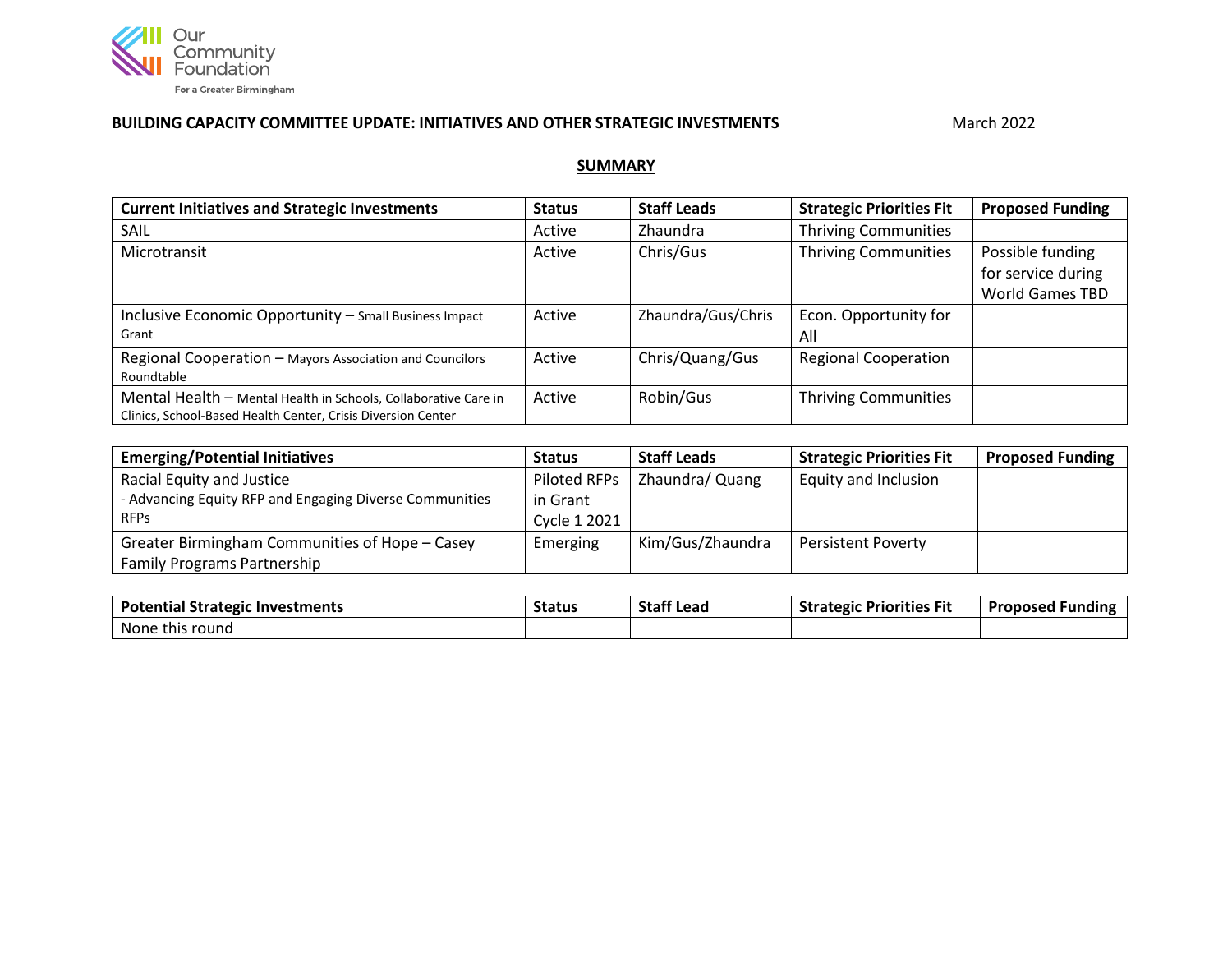

## **CURRENT INITIATIVES AND STRATEGIC INVESTMENTS – Detailed Updates**

| <b>CURRENT</b><br><b>INITIATIVES</b> | <b>Status</b>                      | <b>CFGB Funding</b>                                                                                                                                                                    | <b>Updates / Analysis</b>                                                                                                                                                                                                                                                                                                                                                                                                                                                                                                                                                                                                                                                                                                                                                                                                                                 | <b>Staff</b><br>Lead | <b>Strategic Priority</b><br>and Metrics                                                                                                                                         |
|--------------------------------------|------------------------------------|----------------------------------------------------------------------------------------------------------------------------------------------------------------------------------------|-----------------------------------------------------------------------------------------------------------------------------------------------------------------------------------------------------------------------------------------------------------------------------------------------------------------------------------------------------------------------------------------------------------------------------------------------------------------------------------------------------------------------------------------------------------------------------------------------------------------------------------------------------------------------------------------------------------------------------------------------------------------------------------------------------------------------------------------------------------|----------------------|----------------------------------------------------------------------------------------------------------------------------------------------------------------------------------|
| <b>SAIL</b>                          | Active                             | Most Recent<br>- 2021 SAIL \$30K<br>Proactive (coupled<br>with \$30K<br>Competitive)<br>CFGB since 2013<br>\$972,018<br>(combination of<br>Proactive, Competitive,<br>and other funds) | What does success look like?<br>- Programs consistently show math and reading gains or at least during<br>COVID, stem summer learning loss<br>- Programs address holistic needs of children and families, especially in<br>context of pandemic<br>- Learning / best practices of successful programs shared<br>Progress?<br>3/2022 update: SAIL grantees Birmingham Summer Institute,<br>Breakthrough Birmingham, Greater Shiloh, and Impact Family<br>Counseling all funded for 2021 summer programs. Tarrant has holdover<br>2020 funding. Summer 2021 reports WILL BE ADDED BY BC COMMITTEE<br><b>MEETING.</b> 2022 SAIL funding approved by CFGB Board: Tarrant City<br>Schools (\$35,000); Birmingham Summer Institute (\$10,000);<br>Breakthrough Birmingham (\$10,000); Genius Map (\$5,000); Camp Faith<br>Level Up Summer - Adamsville (\$5,000) | Zhaundra             | Thriving<br>Communities<br>Relevant metric:<br># add'l people<br>accessing high-<br>quality education<br>opportunities (K-12,<br>post-2ndary, adult ed<br>and lifelong learning) |
| <b>CURRENT</b><br><b>INITIATIVES</b> | <b>Status</b><br>by end<br>of 2020 | <b>CFGB Funding</b>                                                                                                                                                                    | <b>Updates / Analysis</b>                                                                                                                                                                                                                                                                                                                                                                                                                                                                                                                                                                                                                                                                                                                                                                                                                                 | <b>Staff Lead</b>    | <b>Strategic Priority and</b><br><b>Metrics</b>                                                                                                                                  |
| <b>Microtransit</b>                  | Active                             | <b>Most Recent</b><br>- 2019 Bham on<br>Demand pilot \$127K<br>Proactive                                                                                                               | What does success look like?<br>Transportation services are affordable and effective at meeting people's<br>needs / filling gaps<br>Transportation services effectively serve those with greatest<br>needs/barriers                                                                                                                                                                                                                                                                                                                                                                                                                                                                                                                                                                                                                                       | Chris/ Gus           | Thriving<br>Communities<br>Relevant metric:                                                                                                                                      |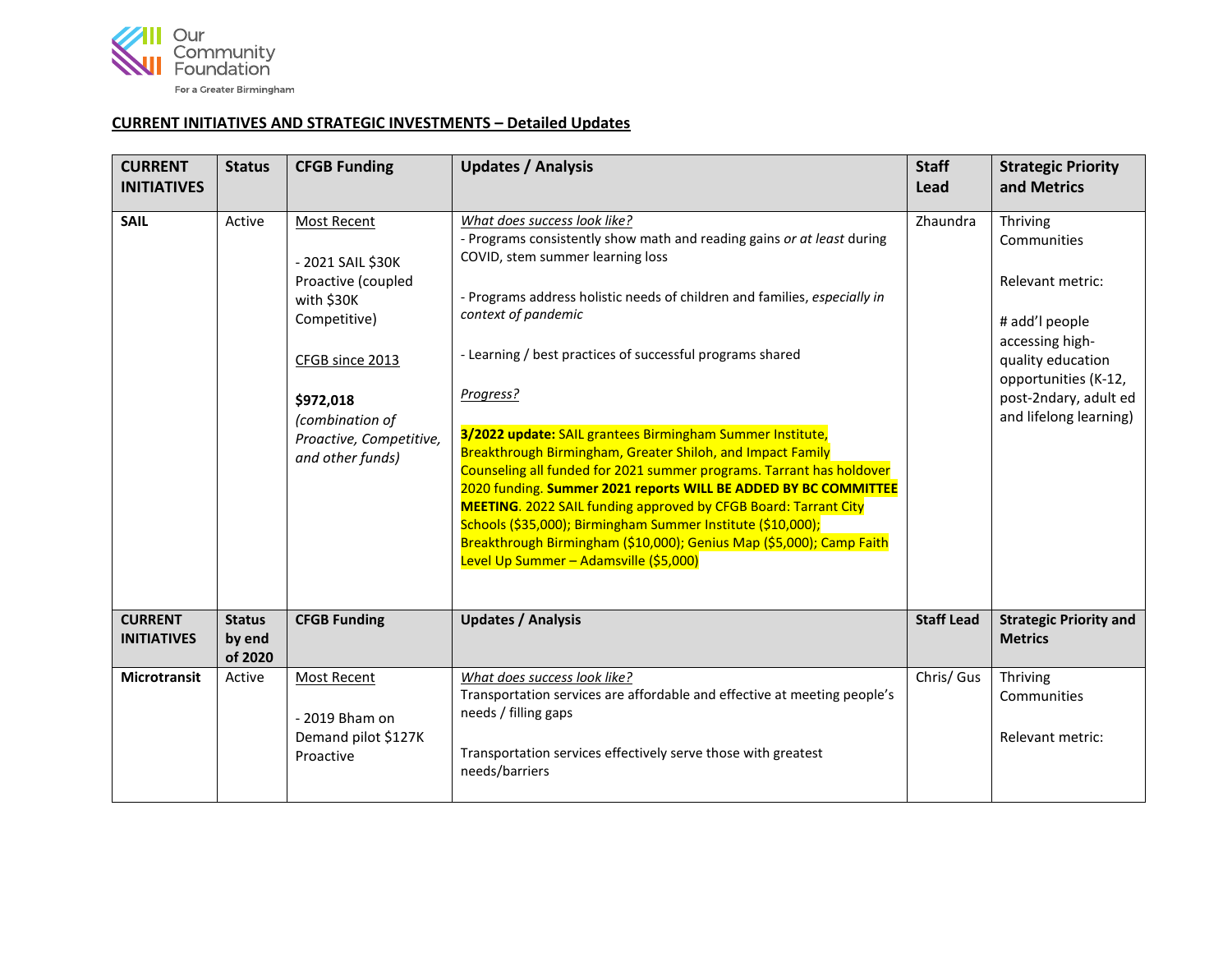

| - 2019 B'ham On     | Effective transportation services can be sustained and expanded            | # people accessing    |
|---------------------|----------------------------------------------------------------------------|-----------------------|
| Demand pilot \$425K |                                                                            | effective, affordable |
|                     |                                                                            | transportation        |
| Catalyst            | Transportation services are strategically aligned for efficiency, regional |                       |
|                     | cooperation, and regional expansion                                        |                       |
| CFGB since 2019     |                                                                            |                       |
|                     | Process is reflective, informs emergent strategy                           |                       |
| \$552,000           |                                                                            |                       |
|                     | Progress?                                                                  |                       |
|                     |                                                                            |                       |
|                     | 3/2022 Update: City of Birmingham extended Via contract through end        |                       |
|                     | of FY22 with funding to add a seventh vehicle to meet growing need.        |                       |
|                     | Strong regional interest in microtransit expansion from municipalities,    |                       |
|                     | and microtransit is in BJCTA strategic plan. New BJCTA Director is         |                       |
|                     | supportive of microtransit plans and has strong relationship with City of  |                       |
|                     | Birmingham given prior role there. BJCTA hopes to take over                |                       |
|                     | management of Birmingham On-Demand by next fiscal year and expand.         |                       |
|                     | Still some issues of trust and slow movement toward change.                |                       |
|                     |                                                                            |                       |
|                     | - B'ham On Demand has shown strong use and high ratings, meets needs       |                       |
|                     | of most vulnerable:                                                        |                       |
|                     |                                                                            |                       |
|                     | Over 80,000 rides from Dec 2020 - March 2022                               |                       |
|                     | 4.9 average ride rating                                                    |                       |
|                     | 10 min average wait, 90% on time pickups                                   |                       |
|                     | 79% improved their access to jobs or hospital                              |                       |
|                     | 85% improved their access to school                                        |                       |
|                     | 54% use for essential errands                                              |                       |
|                     | 17% of riders have a disability that make fixed route use                  |                       |
|                     | difficult                                                                  |                       |
|                     | 70% of riders have annual HH income <\$50K                                 |                       |
|                     | 50% of riders use to commute to work                                       |                       |
|                     | 1 in 3 trips are for health care or groceries<br>$\bullet$                 |                       |
|                     | 90% of riders are returning                                                |                       |
|                     | $\bullet$                                                                  |                       |
|                     | 60% of riders take 9+ rides/week                                           |                       |
|                     |                                                                            |                       |
|                     |                                                                            |                       |
|                     |                                                                            |                       |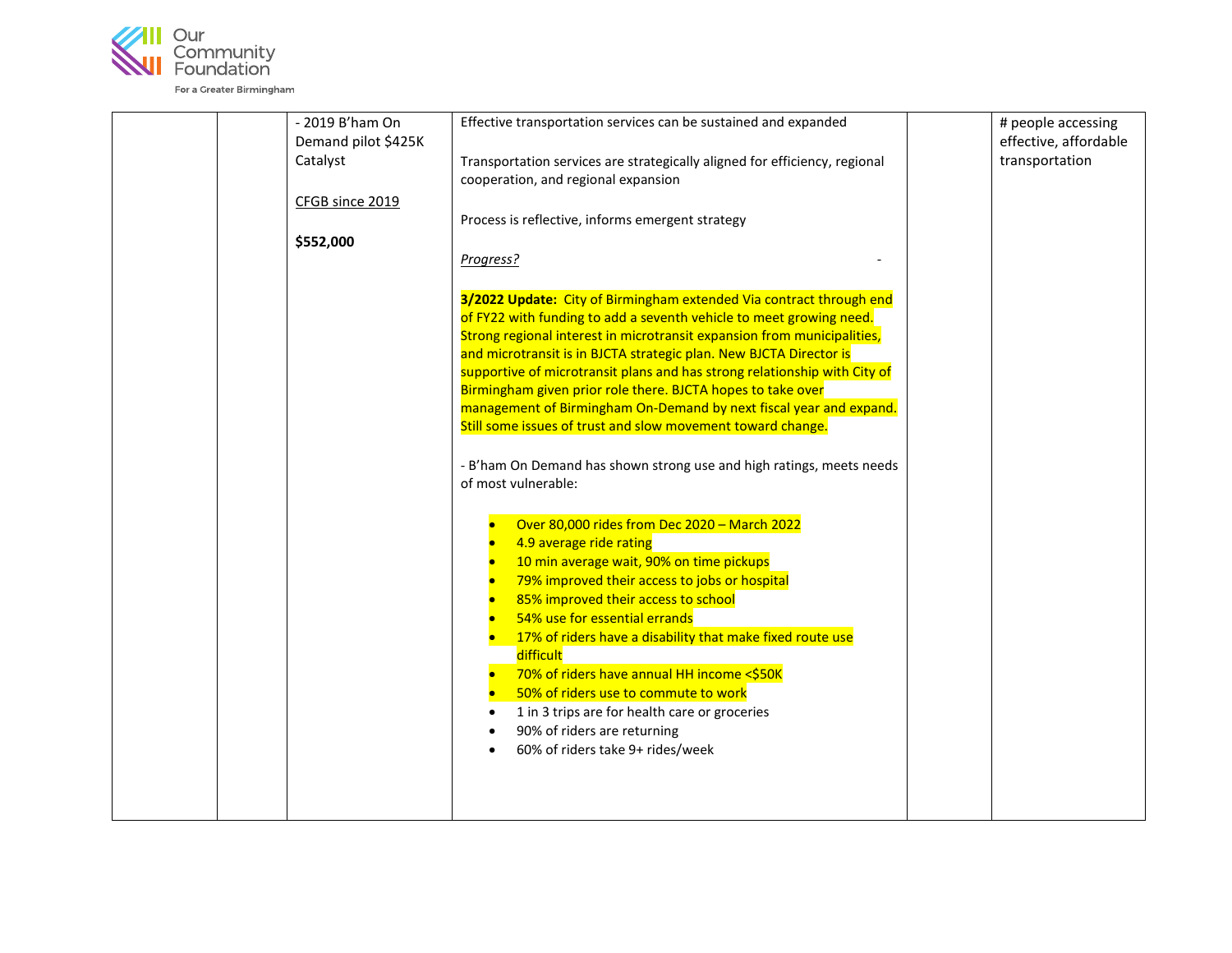

|                                                                            |                                                                                                                                                                                                                                                                 | relationship and regional strategy develops, but issues of trust and<br>funding remain)<br>- Logistics and funding of microtransit expansion within Birmingham and<br>beyond.<br>- Inefficient systems and politics has made the Birmingham region one of<br>the more challenging for Via to work in.                                                                                                                                                                                                                                                                                                                                                                                                                                                                                                                                                                                          |                          |                                                                                                                                                                                                                                                                                                                                |
|----------------------------------------------------------------------------|-----------------------------------------------------------------------------------------------------------------------------------------------------------------------------------------------------------------------------------------------------------------|------------------------------------------------------------------------------------------------------------------------------------------------------------------------------------------------------------------------------------------------------------------------------------------------------------------------------------------------------------------------------------------------------------------------------------------------------------------------------------------------------------------------------------------------------------------------------------------------------------------------------------------------------------------------------------------------------------------------------------------------------------------------------------------------------------------------------------------------------------------------------------------------|--------------------------|--------------------------------------------------------------------------------------------------------------------------------------------------------------------------------------------------------------------------------------------------------------------------------------------------------------------------------|
| <b>CURRENT</b><br><b>Status</b><br><b>INITIATIVES</b><br>by end<br>of 2020 | <b>CFGB Funding</b>                                                                                                                                                                                                                                             | <b>Updates / Analysis</b>                                                                                                                                                                                                                                                                                                                                                                                                                                                                                                                                                                                                                                                                                                                                                                                                                                                                      | <b>Staff Lead</b>        | <b>Strategic Priority and</b><br><b>Metrics</b>                                                                                                                                                                                                                                                                                |
| <b>Inclusive</b><br>Active<br><b>Economic</b><br>Opportunity               | <b>Most Recent</b><br>- 2019 BBJ Filling the<br>Gap \$20K Proactive<br>- 2020 Prosper \$100K<br>Proactive<br>- 2020 RPA/Small Biz<br>Impact Fund \$50K<br>Catalyst<br>- 2020 Small Business<br>Impact Fund \$1.5M<br>Catalyst<br>CFGB since 2017<br>\$1,960,000 | What does success look like?<br>Increased access to credit for Black-owned businesses and other DBEs,<br>more continuous and high-quality technical assistance for same,<br>business revenue and job growth for same, leveraging of other funding<br>to grow pool<br>Process is reflective, informs emergent strategy<br>Progress?<br>3/2022 update: Grants to six CDFIs or other community-based lenders<br>totaling \$1,155,000 from Catalyst funds awarded August 2022. Grants<br>support innovative strategies to meet capital and technical assistance<br>needs of small, underserved business, with a focus on Black-owned<br>businesses. Initial progress report attached (Catalyst newsletter). Initial<br>data reports due April 2022.<br>Some early successes:<br>Overall capacity of CDFIs and community lenders has really<br>increased in recent years, bolstered by this program | Zhaundra/<br>Chris / Gus | <b>Economic Opportunity</b><br>for All<br><b>Relevant metrics:</b><br># receiving small biz<br>training or TA<br>\$ invested in small<br>businesses<br># small businesses<br>established / profitable<br># completing job<br>readiness or retention<br>skills training<br># earning high quality<br>credentials, certificates, |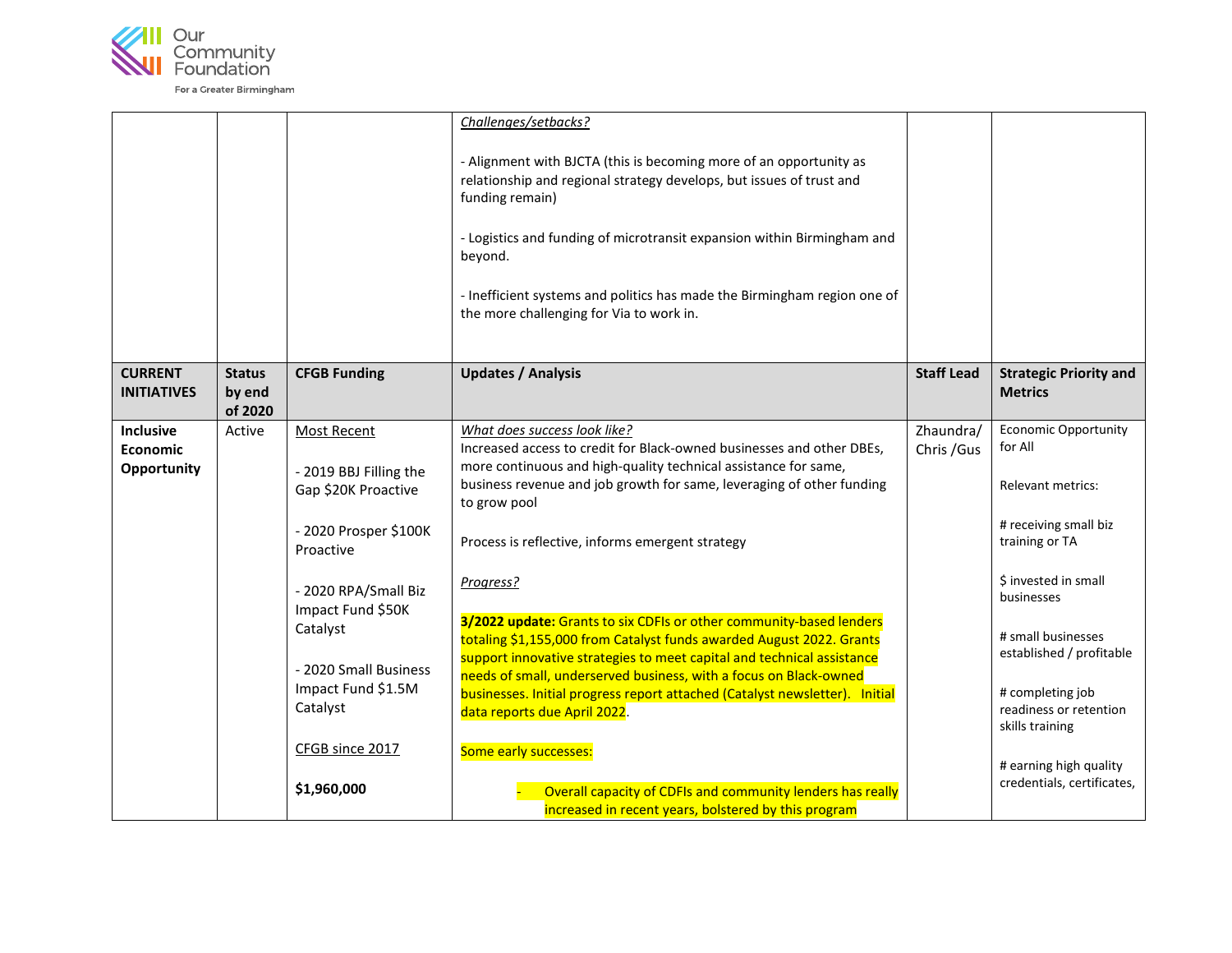

| (\$160K Proactive,<br>\$1.8M Catalyst)                                                                                   | Urban Impact launched new loan program and made first<br>six loans totaling \$77,000 to small business owners<br>Sabre Finance is leveraging \$2.5M in new SBA loan capital<br>thanks to matching capital from CFGB; has made 20 new<br>loans totaling over \$1M<br>HICA made six small business loans through its expanded<br>Camino Loan Fund and hired a new financial coach and<br>loan officer<br>Challenges/setbacks?<br>Ensuring that fund is structured to address gaps in small business<br>support ecosystem and has a lasting impact. Work closely with<br>partners on follow-through and impact evaluation.<br>Scale of challenge: \$1.5M is both a lot of funding and not much at<br>all in this arena. |                              | or post-secondary<br>degrees<br># obtaining quality jobs<br>after training                                                                                                      |
|--------------------------------------------------------------------------------------------------------------------------|----------------------------------------------------------------------------------------------------------------------------------------------------------------------------------------------------------------------------------------------------------------------------------------------------------------------------------------------------------------------------------------------------------------------------------------------------------------------------------------------------------------------------------------------------------------------------------------------------------------------------------------------------------------------------------------------------------------------|------------------------------|---------------------------------------------------------------------------------------------------------------------------------------------------------------------------------|
| <b>CFGB Funding</b>                                                                                                      | <b>Updates / Analysis</b>                                                                                                                                                                                                                                                                                                                                                                                                                                                                                                                                                                                                                                                                                            | <b>Staff Lead</b>            | <b>Strategic Priority and</b><br><b>Metrics</b>                                                                                                                                 |
| - 2020 jails study \$15K<br>Proactive<br>CFGB since 2017<br>\$401,000 (\$15K from<br>Proactive, \$386K from<br>Catalyst) | - Building trust through small but significant steps forward<br>- Building meaningful, lasting cooperation that yields real benefits to<br>individual partners and the region<br>- Process is reflective, informs emergent strategy<br>Progress?<br>3/2022 update: Jefferson Co. Mayors Association (JCMA) completed<br>2021 Deep Dive in May; selected improving ambulance services,                                                                                                                                                                                                                                                                                                                                | / Quang                      | <b>Regional Cooperation</b><br><b>Relevant metrics:</b><br>- # regional<br>collaborative<br>agreements or<br>projects<br>- \$ cost savings<br>through collaborative<br>projects |
|                                                                                                                          | Most Recent                                                                                                                                                                                                                                                                                                                                                                                                                                                                                                                                                                                                                                                                                                          | What does success look like? | Chris/ Gus<br>consolidating trash/recycling services, and disaster funding. Also                                                                                                |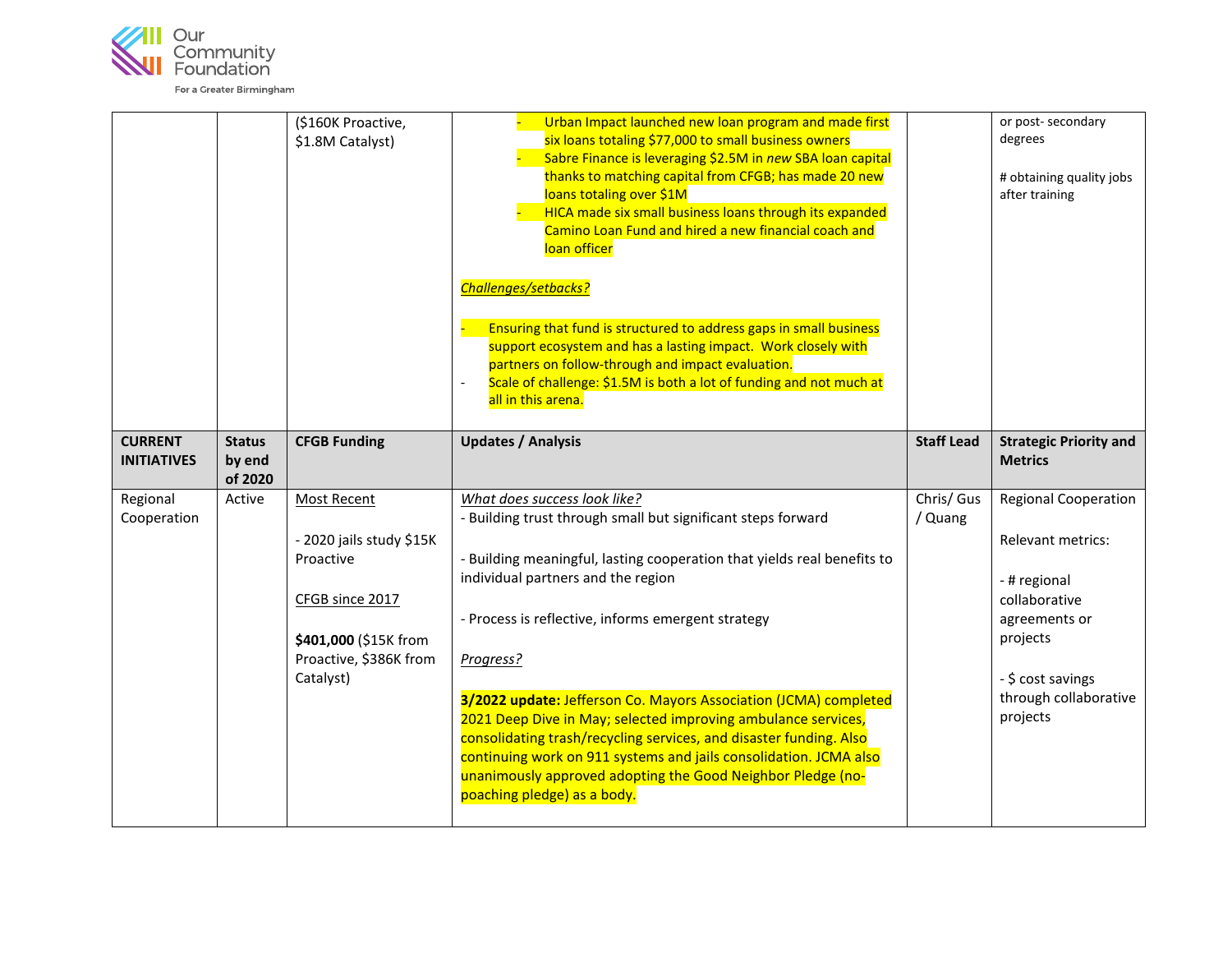

| <b>Progress highlights:</b>                                                                                                                                                                                                                                                                                                                                                                                                                                                                                                                                                                                                                                                                                                                                                                                                                                                      |  |
|----------------------------------------------------------------------------------------------------------------------------------------------------------------------------------------------------------------------------------------------------------------------------------------------------------------------------------------------------------------------------------------------------------------------------------------------------------------------------------------------------------------------------------------------------------------------------------------------------------------------------------------------------------------------------------------------------------------------------------------------------------------------------------------------------------------------------------------------------------------------------------|--|
| Ambulance service - bill passed in legislature to increase<br>Medicaid reimbursement for ambulance service from<br>\$135/trip to \$600/trip (reimbursement rate is a major<br>barrier). Revising protocols with ADPH and Hospital<br>Association to reduce hospital wait time and allow delivery<br>to alternate medical facilities. BUT consultant says Jefferson<br>Co. currently has perhaps worst crisis in the country.<br>911 systems - largest 911 call centers are making progress<br>on 'virtual consolidation' - i.e. linking of computer-aided<br>dispatch. Birmingham and Jefferson County are<br>consolidated, Hoover coming soon, Homewood exploring it.<br>Goal to consolidate by World Games.<br>Jail consolidation - it may take some time, but there are<br>finally some key barriers lifted and momentum on building a<br>new countywide jail to consolidate. |  |
| With CFGB's support, Jefferson Co. Councilors Roundtable completed<br>Deep Dive and selected Transportation and Trails Expansion as two<br>priority focus areas for 2022 collaboration. Now have 13<br>municipalities represented from all areas of county.                                                                                                                                                                                                                                                                                                                                                                                                                                                                                                                                                                                                                      |  |
| Overall, increased spirit of trust and cooperation in region compared<br>to five years ago, spreading beyond collaborative efforts noted<br>above. Recent Birmingham Times and Comeback Town articles<br>highlight this.                                                                                                                                                                                                                                                                                                                                                                                                                                                                                                                                                                                                                                                         |  |
| Challenges/setbacks?<br>- Change can be slow; building trust and meaningful cooperation<br>takes time and persistence                                                                                                                                                                                                                                                                                                                                                                                                                                                                                                                                                                                                                                                                                                                                                            |  |
| - Historic mistrust and the inertia of a fragmented system take time<br>to break down                                                                                                                                                                                                                                                                                                                                                                                                                                                                                                                                                                                                                                                                                                                                                                                            |  |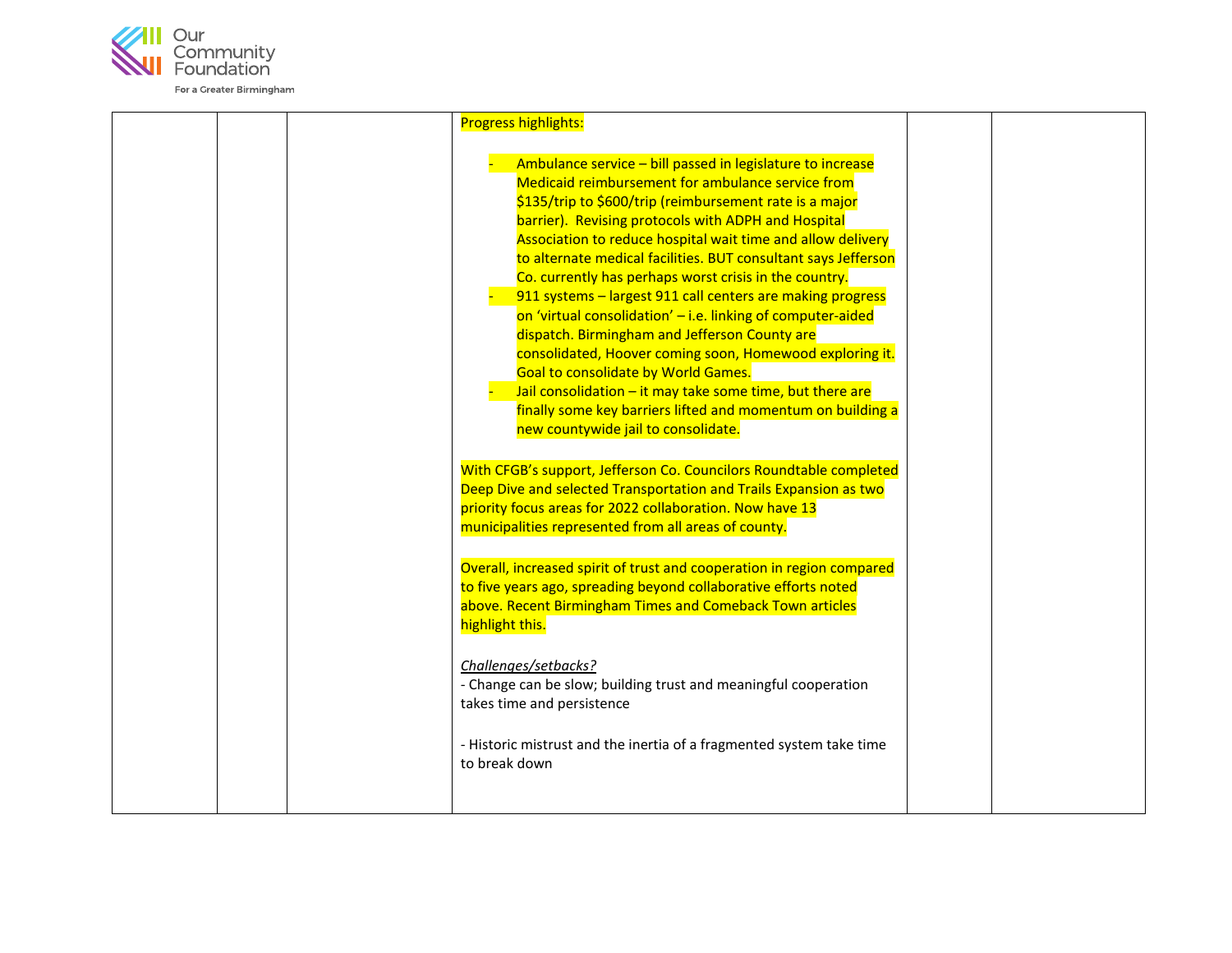

| <b>CURRENT</b><br><b>INITIATIVES</b> | <b>Status</b><br>by end | <b>CFGB Funding</b>                                                                                                                         | <b>Updates</b>                                                                                                                                                                                                                                                                                                                                                     | <b>Staff Lead</b> | <b>Strategic Priority and</b><br><b>Metrics</b>                                         |
|--------------------------------------|-------------------------|---------------------------------------------------------------------------------------------------------------------------------------------|--------------------------------------------------------------------------------------------------------------------------------------------------------------------------------------------------------------------------------------------------------------------------------------------------------------------------------------------------------------------|-------------------|-----------------------------------------------------------------------------------------|
| Mental<br>Health                     | of 2020<br>Active       | <b>Most Recent</b><br>2021 Jasper School-<br>Based Health grant to<br>Capstone - \$100K<br>Proactive                                        | What does success look like?<br>- Making enduring changes to mental health systems in ways that<br>improve services and outcomes for people<br>- Expanding and/or reallocating mental health funding in ways that<br>improve services and outcomes                                                                                                                 | Gus               | Thriving<br>Communities<br>Relevant Metric: #<br>add'l people with<br>access to quality |
|                                      |                         | 2021 crisis diversion<br>center match grant to<br><b>JBS Mental Health</b><br>Authority (contingent<br>on state award) - \$50K<br>Proactive | - Testing innovative ideas - process is reflective, informs emergent<br>strategy<br>For Crisis Diversion Center, stated goals are:<br>Increased access to mental health evaluation and treatment                                                                                                                                                                   |                   | health services                                                                         |
|                                      |                         | CFGB since 2015<br>\$541,470                                                                                                                | Reduced arrests and incarceration for people with mental health crisis<br>Reduced ER usage for mental health crisis                                                                                                                                                                                                                                                |                   |                                                                                         |
|                                      |                         | (\$441,470 Proactive<br>plus \$100K<br>competitive for M.<br>Health RFP)                                                                    | For School-Based Health Center (Jasper), stated goals are:<br>Expanded access and utilization of mental health services<br>Increased depression/anxiety screening. Not clear if<br>depression/anxiety scores of students in counseling can be reported<br>in aggregate, but will use to assess supports needed and follow up<br>Decreased absenteeism<br>Progress? |                   |                                                                                         |
|                                      |                         |                                                                                                                                             | 3/2022 update: Robin Sparks hired as Mental Health Initiative<br>Director (part-time) in June 2021. Robin facilitated meeting with                                                                                                                                                                                                                                 |                   |                                                                                         |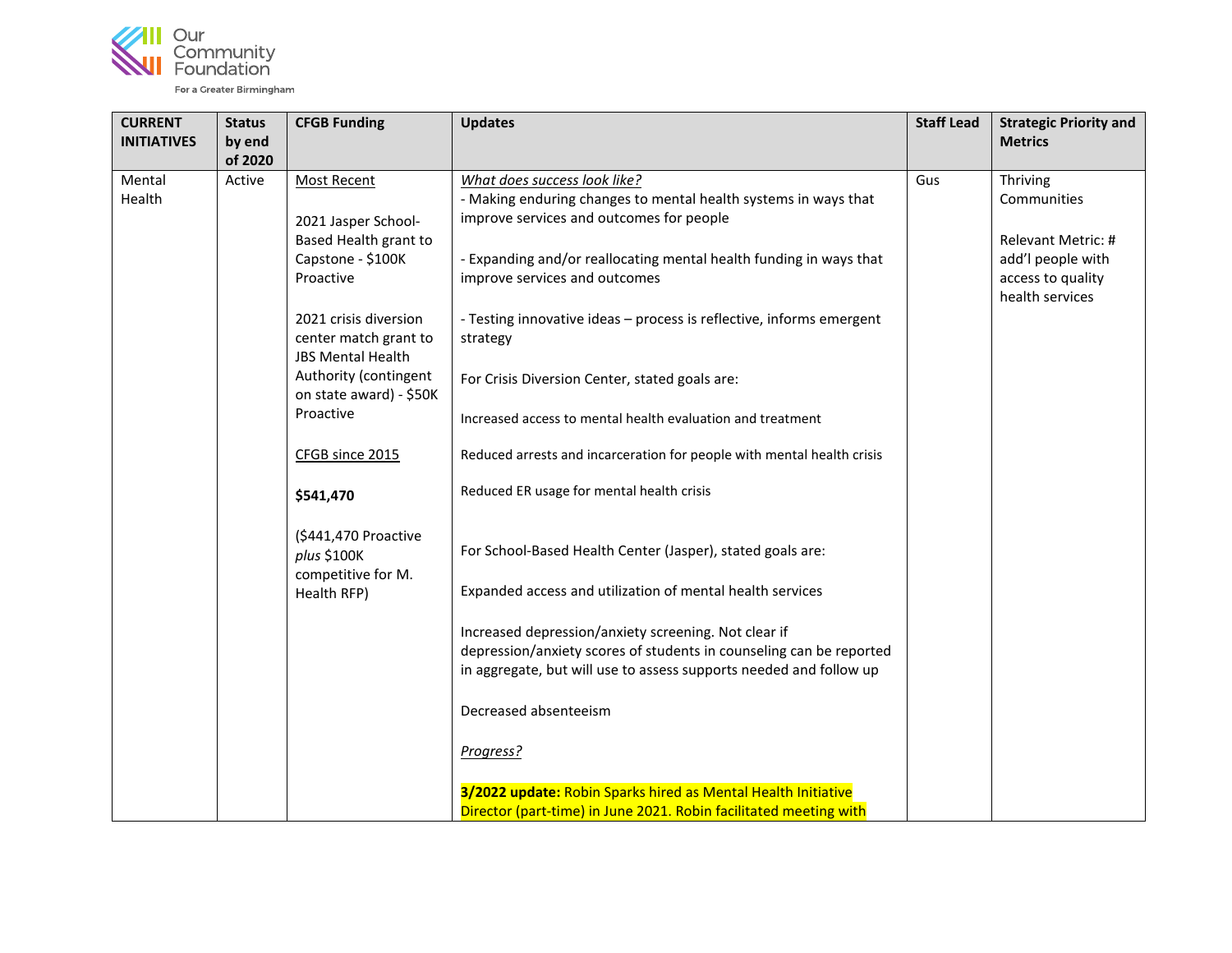

| Mental Health Priority Group and Mental Health Roundtable to<br>discuss mental health needs and priorities in Sept 2021. Excellent<br>input that will inform future collaborative plans. Through grant to<br>Capstone Rural Health Center, school mental health counselor<br>position launched in Jasper City Schools (Walker Co.) in summer<br>2021. Rest of school-based health center in Jasper delayed to resolve<br>private insurance reimbursement needed for sustainability. In early<br>October, JBS Mental Health Authority's won competition for over<br>\$6M in state funding to put Region 2 crisis diversion center in<br>Birmingham (CFGB provided \$50K match contingent on award and<br>helped advocate). Robin is completing plan for mental health<br>initiative action by end of March 2022.                                                                                  |  |
|--------------------------------------------------------------------------------------------------------------------------------------------------------------------------------------------------------------------------------------------------------------------------------------------------------------------------------------------------------------------------------------------------------------------------------------------------------------------------------------------------------------------------------------------------------------------------------------------------------------------------------------------------------------------------------------------------------------------------------------------------------------------------------------------------------------------------------------------------------------------------------------------------|--|
| <b>Recent success:</b><br>Addition of mental health crisis diversion center in Birmingham is a<br>huge step toward our goal of providing more people with access to<br>quality mental health services. Better services for those in need, less<br>strain on ERs and jails where people don't get appropriate support<br>Challenges/Setbacks?<br>- COVID has disrupted mental health systems generally; mental<br>health needs have expanded, while funding and logistics for mental<br>health programs are more challenging<br>- Alabama's system of insurance reimbursement for mental health<br>services is one of most restrictive in nation. Reimbursement issues<br>have impacted both the collaborative care and school-based health<br>center models.<br>- Telehealth expansion and insurance reimbursement for same<br>during COVID has been a boon, but there is risk of it going away. |  |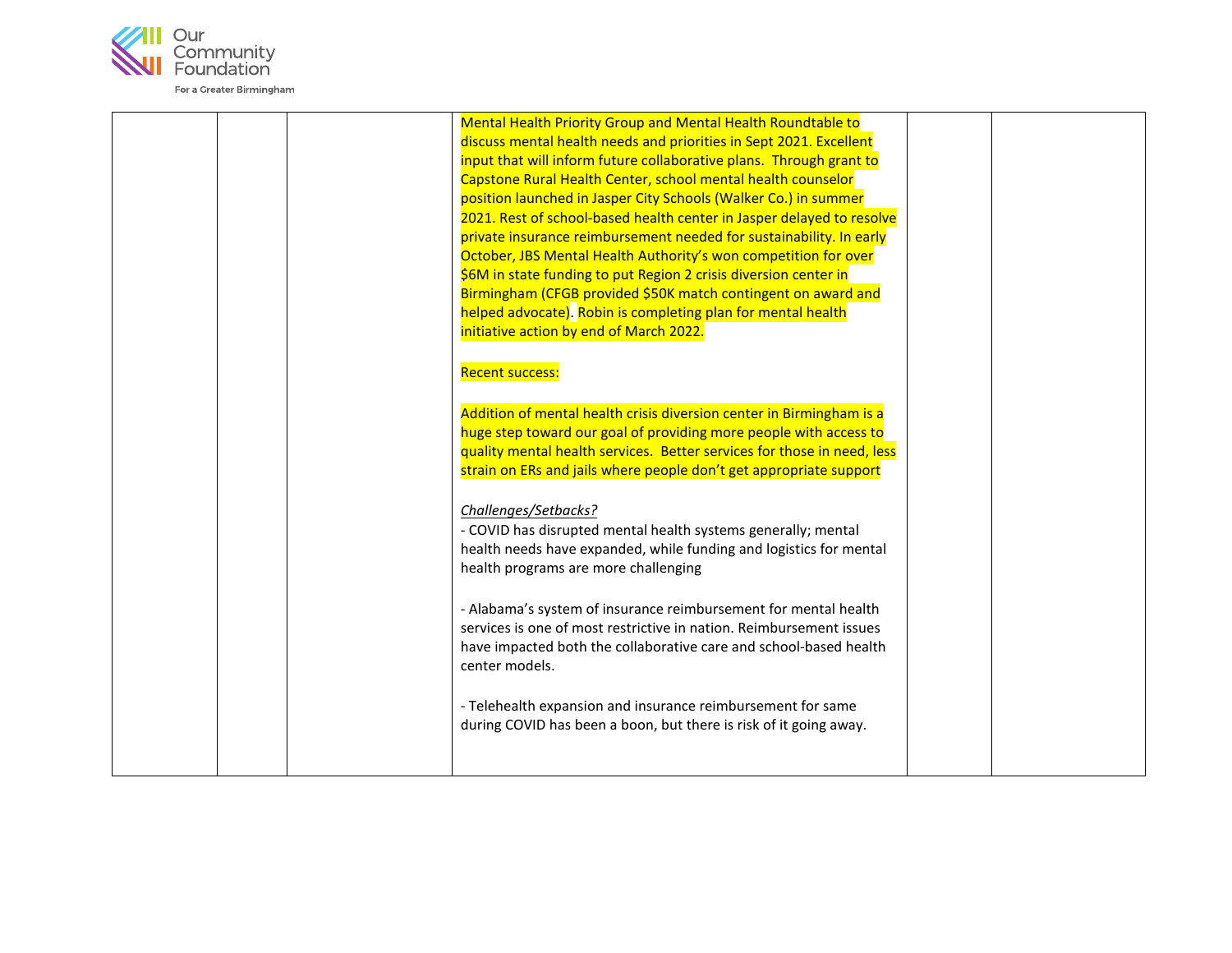

## **EMERGING/POTENTIAL INITIATIVES AND STRATEGIC INVESTMENTS**

| <b>EMERGING/</b><br><b>POTENTIAL</b><br><b>INITIATIVES</b> | <b>Emerging or Proposed Plans</b>                                                                        | <b>Analysis</b>                                                                                                                                                                                                                                                                                                                                                                                                                                                                                                                                                                                                                                                                                                                                                                                                                                                                                                                                                                                                                                                                                                                                                                                                                                                                                                                               | <b>Staff Lead</b>  | <b>Strategic Priorities</b><br><b>Fit</b> |
|------------------------------------------------------------|----------------------------------------------------------------------------------------------------------|-----------------------------------------------------------------------------------------------------------------------------------------------------------------------------------------------------------------------------------------------------------------------------------------------------------------------------------------------------------------------------------------------------------------------------------------------------------------------------------------------------------------------------------------------------------------------------------------------------------------------------------------------------------------------------------------------------------------------------------------------------------------------------------------------------------------------------------------------------------------------------------------------------------------------------------------------------------------------------------------------------------------------------------------------------------------------------------------------------------------------------------------------------------------------------------------------------------------------------------------------------------------------------------------------------------------------------------------------|--------------------|-------------------------------------------|
| Racial Equity and<br>Justice                               | Piloted Advancing Equity RFP and<br>Engaging Diverse Communities RFP in<br>conjunction with Cycle 1 2021 | What does success look like?<br>- Increased capacity and stability of Black-led orgs<br>- Increased self-efficacy for Black communities<br>(solutions from within the community)<br>- Coalition building and narrative change across divides<br>- More diverse, under-represented community<br>members involved in grant review processes<br>Opportunity to advance CFGB approved equity and<br>inclusion goals: a. increased focus on equity and<br>inclusion in grantmaking, with focus on racial equity<br>b. more diverse, under-represented community<br>members in grant review process<br>3/2022 update:<br>2021 grants awarded for both RFPs in partnership with<br>Birmingham Change Fund and Unity Fund. 18 grants<br>from Advancing Equity and 3 grants from Engaging<br>Diverse Communities totaling \$421,000, 28% of<br>funding granted that cycle. Positive feedback from<br>applicants re: focus on Black-led organizations and<br>having Black-led review process. Quang met with<br>grantees this fall for dialogue about impact. One year<br>report coming in June 2022. Exploring possible future<br>collaboration with Birmingham Change Fund.<br><b>Challenges?</b><br>- The balance of moving forward boldly and bringing<br>people along<br>- Keeping momentum and building sustained E&I<br>elements into foundation | Zhaundra/<br>Quang | Equity & Inclusion                        |